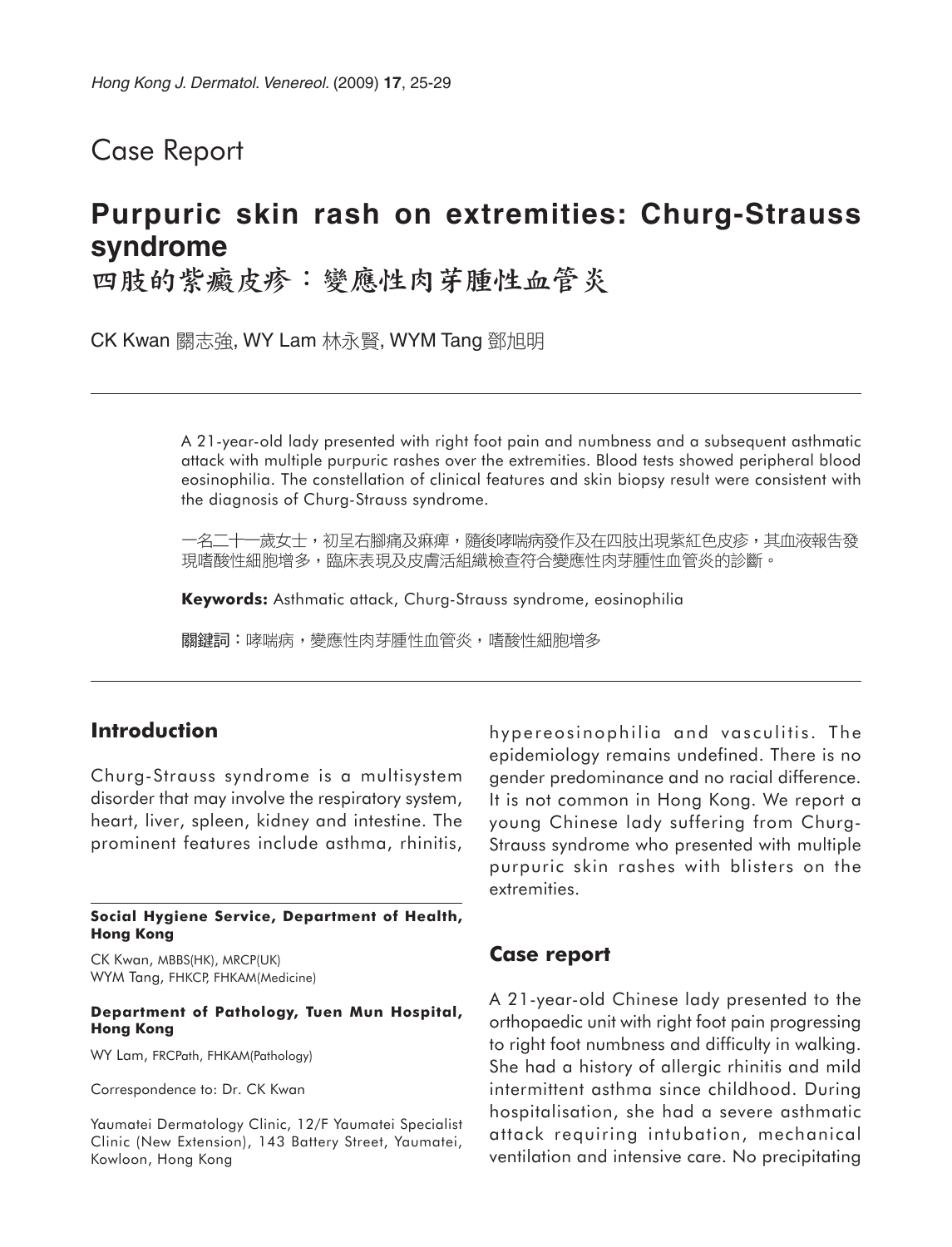factor for her asthmatic attack could be identified. She was not a smoker. Although she had history of allergy to celecoxib, no culprit drug was taken before the attack. Examination of her chest found wheezing and reduced airentry. Right foot drop was noted. Moreover, multiple purpuric skin rashes associated with blisters were found on her extremities, especially the hands and feet (Figures 1 & 2). The rash was not associated with sun-exposure. Complete blood picture revealed an elevated white blood cell count to  $16.7 \times 10^9$ /L (normal range: 3.9- $10.7 \times 10^{9}$ /L) with eosinophil dominance. The eosinophil count was  $6.6 \times 10^9$ /L (normal range:  $<$  0.45 x 10<sup>9</sup>/L), making up 39.4% ( $<$  6%) of total white cell count. A skin biopsy from the medial aspect of left foot was performed (Figures 3 &



**Figure 1.** Purpuric lesions on the palm.



**Figure 2.** Purpuric lesions on the foot with blistering.

4). There was a mild to moderately hyperplastic epidermis with intraepidermal vesicles and adjacent cell ballooning and spongiosis. The dermis showed superficial and deep dermal perivascular and interstitial infiltrate of lymphocytes and many eosinophils. There were focal changes of vasculitis with endothelial cell swelling, fibrinoid deposits in the vessel wall, extravasation of red blood cells and focal leucocytoclasia. The skin biopsy showed vasculitis with eosinophilia and spongiotic vesiculation. In summary, this young lady was



**Figure 3.** Skin biopsy showing necrotising vasculitis in Churg-Strauss syndrome. (H&E, Original magnification x 100)



**Figure 4.** Skin biopsy showing tissue infiltration of eosinophils. (H&E, Original magnification x 400)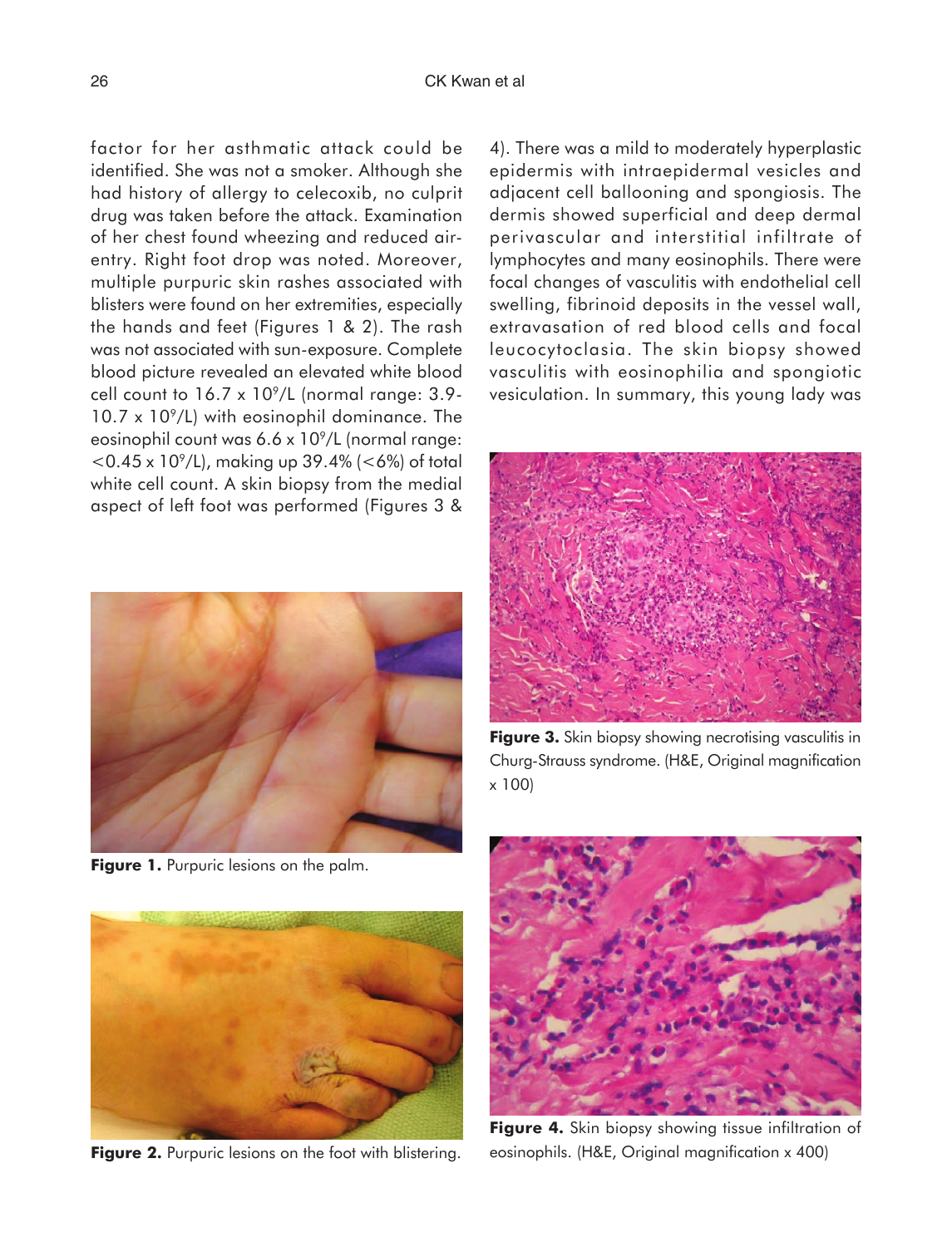suffering from severe asthma, peripheral blood hypereosinophilia, mononeuritis multiplex with right foot drop and small vessel vasculitis with eosinophilia. These features point to the diagnosis of Churg-Strauss syndrome. The patient showed marked improvement after treatment with systemic prednisolone.

## **Discussion**

Churg-Strauss syndrome, also known as allergic granulomatosis angiitis, is a multi-organ disorder involving the respiratory system, heart, kidneys, gastrointestinal tract and skin. It is characterised by asthma, allergic rhinitis, hypereosinophilia and vasculitis occurring in different phases. It was first reported by two pathologists Churg and Strauss in 1951. They reported 13 cases of severe asthmatic patients with striking clinical features including fever, hypereosinophilia, extravascular granulomatosis and necrotising vasculitis.<sup>1</sup> However, the diagnosis is difficult to make, because individual presentations can occur in isolation and each presentation may last for many years before the appearance of another presentation. For instance, asthma may occur for many years before the development of hypereosinophilia and even vasculitis. There is no gender and race predominance. The exact aetiology remains unknown. The mean age of onset is around middle age, as opposed to bronchial asthma, which is common in childhood. Cutaneous lesions are present in 55% of patients. The most common skin lesions are palpable purpura, followed by subcutaneous nodules that occur typically on the extensor surfaces of the extremities and on the scalp. Less often, urticaria, livedo reticularis, papulonecrotic lesions can also occur in Churg-Strauss syndrome.2 One study revealed that Churg-Strauss syndrome was strongly related to HLA-DRB4, particularly in those associated with vasculitic manifestations such as purpuric rash, pulmonary haemorrhage, mononeuritis multiplex and glomerulonephritis.3

Briefly, Churg-Strauss syndrome can be divided into three phases − prodromal, eosinophilic and vasculitic phases. The prodromal phase often occurs in second and third decades of life and is characterised by atopic diseases such as asthma and allergic rhinitis. The prodromal phase may last for more than ten years before entering the eosinophilic and vasculitic phases. The eosinophilic phase is dominated by hypereosinophilia. There is not only peripheral eosinophilia but also eosinophilic infiltration involving internal organs especially gastrointestinal tract and lungs. The vasculitic phase may present with non-specific symptoms such as fever, weight loss and malaise. The systemic vasculitis involving the medium and small vessels may be life threatening. It is often associated with vascular and extravascular granulomatosis.4

Asthma is the cardinal feature of Churg-Strauss syndrome. Almost all patients have asthma that often precedes the vasculitic phase by eight to ten years like our patient, and even up to thirty years.4 The asthma is often chronic and severe to the extent that long term corticosteroid therapy is required. When the vasculitic phase sets in, the severity of asthma will increase.

Skin manifestations are common in the vasculitic phase. Approximately two-thirds of patients may have skin manifestations, which include palpable purpura on legs and feet, cutaneous or subcutaneous nodules, macular or papular erythematous rash and sometimes haemorrhagic lesions ranging from petechiae to extensive ecchymoses.<sup>5</sup>

Neurological involvement is also commonly found in Churg-Strauss syndrome. Peripheral neuropathy like mononeuritis multiplex is the commonest and may occur in 50-78% of patients.<sup>6</sup> The patients may have cranial nerve II, III, VII, VIII palsy, cerebral haemorrhage or infarction secondary to cerebral vessel vasculitis and hypertension.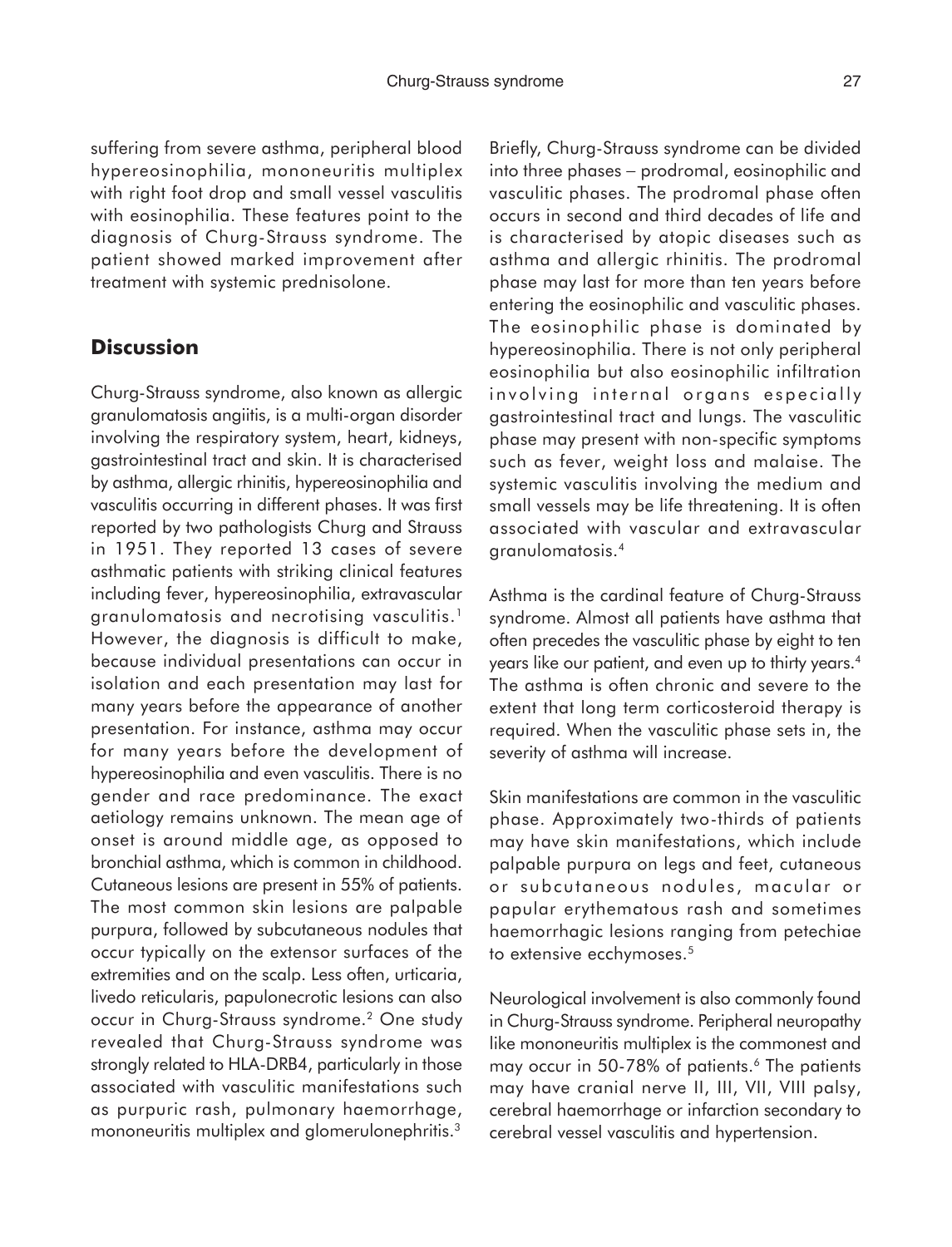Cardiac involvement in Churg-Strauss syndrome can occur in up to 60%. It includes acute pericarditis, constrictive pericarditis, heart failure and myocardial infarction. It accounts for almost half of the deaths of patients with Churg-Strauss syndrome.7

There is no single diagnostic laboratory test for Churg-Strauss syndrome. Peripheral blood eosinophilia is the most characteristic feature and correlates with the disease activity. Tissue eosinophil infiltration is also found in most biopsy specimens. It can still be found in those who do not have peripheral blood eosinophilia after starting steroid therapy. Around 55-70% of patients have positive anti-neutrophil cytoplasmic antibodies (ANCA).<sup>8</sup> The majority of these patients are positive for myeloperoxidase (p-ANCA) and few show positivity to c-ANCA. For those with positive ANCA, the frequency of renal involvement, vasculitis, pulmonary haemorrhage and peripheral neuropathy is increased whereas for those with negative ANCA, the incident of cardiac involvement such as pericarditis, cardiomyopathy and pleural effusion is increased.<sup>9</sup>

As there are many different clinical and laboratory presentations for the Churg-Strauss syndrome, the American College of Rheumatology developed a set of diagnostic criteria which include (1) asthma,  $(2)$  eosinophilia  $>10%$  on differential white blood cell count, (3) mononeuropathy or polyneuropathy, (4) non-fixed pulmonary infiltrates on roentgenography, (5) paranasal sinus abnormality and (6) biopsy containing a blood vessel with extravascular eosinophils. If four of these six criteria are present, the diagnosis of Churg-Strauss syndrome can be reached with a sensitivity of 85% and a specificity of 99.7%.<sup>10</sup> In this case, the diagnosis of Churg-Strauss syndrome is supported by the presence of asthma, eosinophilia  $>10\%$ , peripheral neuropathy with right foot drop and extravascular eosinophil infiltration of the skin as demonstrated histopathologically.

The mainstay of treatment is high dose systemic corticosteroid (prednisolone 40-60 mg/day). The response is often drastic within weeks with rapid decrease in eosinophil counts, allergic symptoms and severity of vasculitis. The rate of reduction correlates with the improvement in constitutional symptoms as well as cardiac and pulmonary function. The improvement in mononeuritis multiplex is more gradual and the dose of steroid should only be reduced when progression of nerve damage has been halted.11 Cyclophosphamide is the second line of treatment for patients who fail to respond to corticosteroid or those who have relapse of disease. It can also be combined with corticosteroid in the presence of poor prognostic factors such as impaired renal function, proteinuria (>1 g/day), cardiac and CNS involvement. The 5-year mortality rate is 26% in the presence of one poor prognostic factor and rises to 46% if three or more of these factors are present.12 More recently, rituximab, a chimeric monoclonal antibody directed against the CD20 surface antigen on B-cell lymphocytes may have some efficacy in Churg-Strauss syndrome. In one study, three patients refractory to conventional treatment have been successfully treated with rituximab.13

In summary, Churg-Strauss syndrome is a multisystem disease with prominent features of asthma, eosinophilia and vasculitis. Systemic steroid is the mainstay of treatment. Cyclophosphamide and, recently, rituximab have been used for patients with refractory disease.

## **References**

- 1. Churg J, Strauss L. Allergic granulomatosis, allergic angiitis and periarteritis nodosa. Am J Pathol 1951;27: 277-301.
- 2. Chung L, Kea B, Fiorentino DF. Cutaneous vasculitis. In: Bolognia JL, Jorizzo JL, Rapini RP, editors. Dermatology, volume 1, 2nd ed. St. Louis: Mosby Elsevier; 2008, p.361.
- 3. Vaglio A, Martorana D, Maggiore U, Grasselli C, Zanetti A, Pesci A, et al. HLA-DRB4 as a genetic risk factor for Churg-Strauss syndrome. Arthritis Rheum 2007;56: